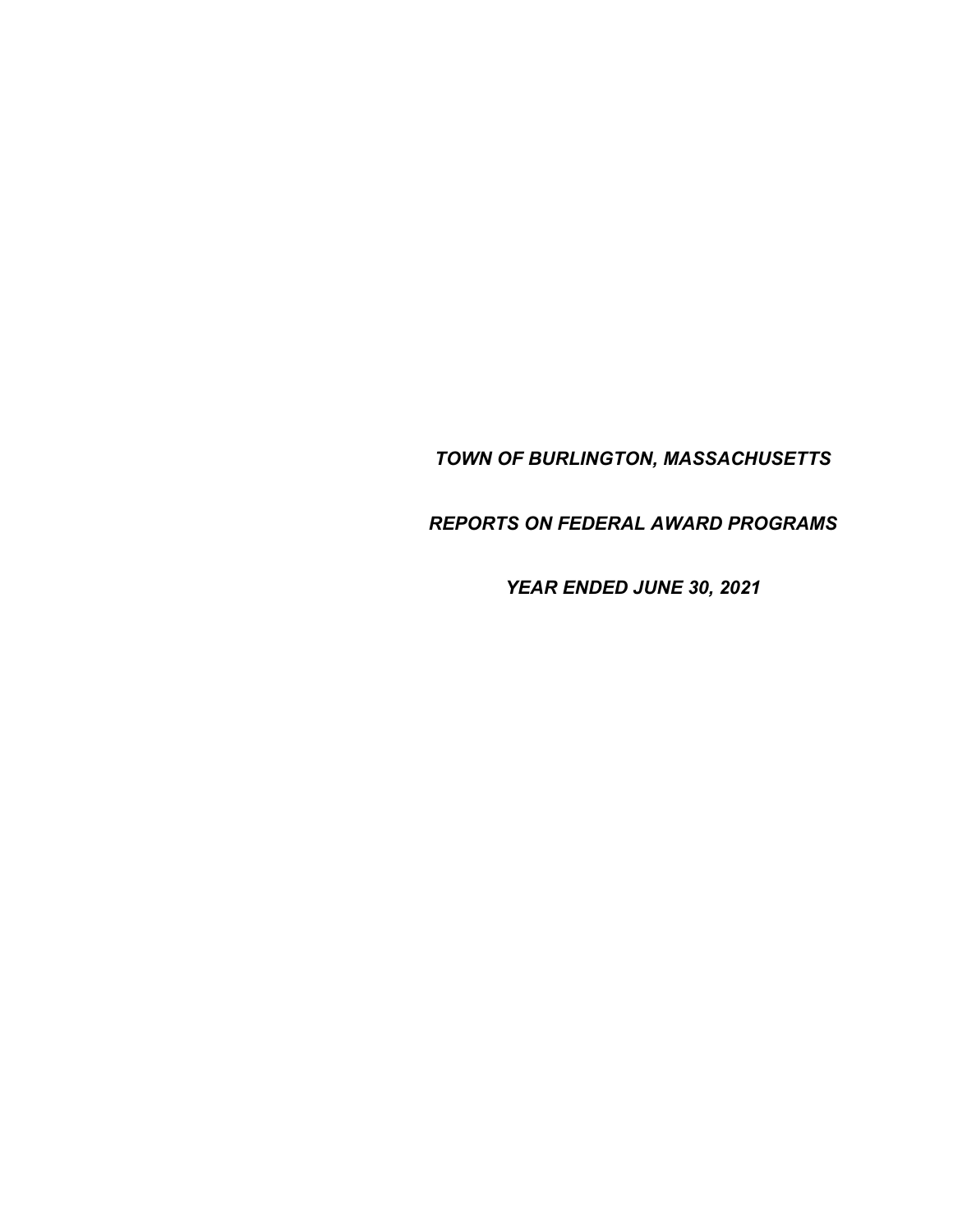# **TOWN OF BURLINGTON, MASSACHUSETTS**

# **REPORTS ON FEDERAL AWARD PROGRAMS**

# **YEAR ENDED JUNE 30, 2021**

# **TABLE OF CONTENTS**

|                                                                                                                                                                                                    | Page |
|----------------------------------------------------------------------------------------------------------------------------------------------------------------------------------------------------|------|
| Report on internal control over financial reporting and on compliance and<br>other matters based on an audit of financial statements performed in<br>accordance with Government Auditing Standards |      |
| Report on compliance for each major federal program; report on internal<br>control over compliance; and report on schedule of expenditure of federal<br>awards required by the Uniform Guidance    | 3    |
| Schedule of expenditures of federal awards                                                                                                                                                         | 6    |
| Notes to schedule of expenditures of federal awards                                                                                                                                                |      |
| Schedule of findings and questioned costs                                                                                                                                                          | 8    |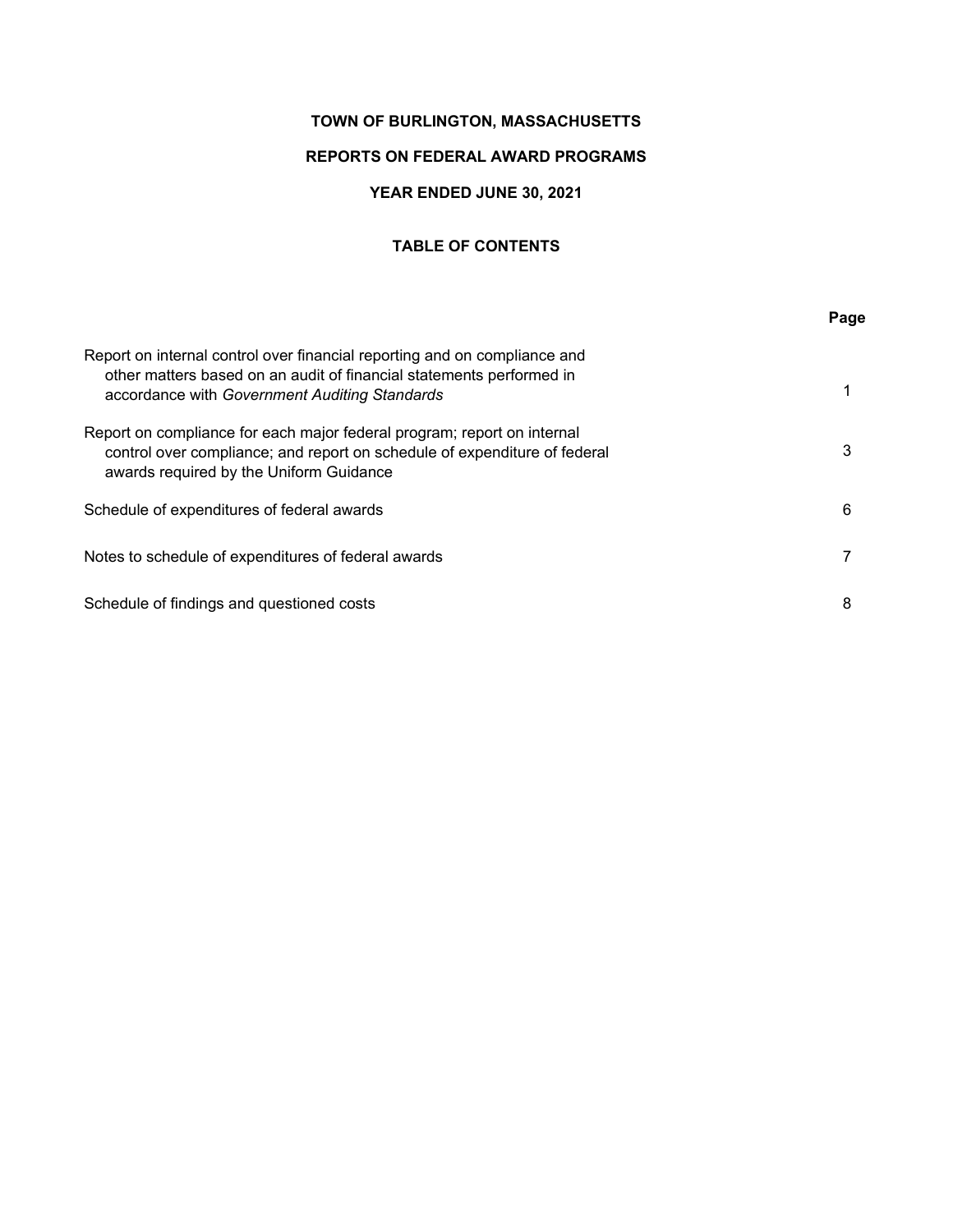Certified Public Accountants

**REPORT ON INTERNAL CONTROL OVER FINANCIAL REPORTING AND ON COMPLIANCE AND OTHER MATTERS BASED ON AN AUDIT OF FINANCIAL STATEMENTS PERFORMED IN ACCORDANCE WITH**  *GOVERNMENT AUDITING STANDARDS* 

**Independent Auditor's Report** 

To the Honorable Select Board Town of Burlington, Massachusetts

We have audited, in accordance with the auditing standards generally accepted in the United States of America and the standards applicable to financial audits contained in *Government Auditing Standards* issued by the Comptroller General of the United States, the financial statements of the governmental activities, the businesstype activities, each major fund, and the aggregate remaining fund information of the Town of Burlington, Massachusetts, as of and for the year ended June 30, 2021, and the related notes to the financial statements, which collectively comprise the Town's basic financial statements, and have issued our report thereon dated December 21, 2021.

# **Internal Control Over Financial Reporting**

In planning and performing our audit of the financial statements, we considered the Town's internal control over financial reporting (internal control) to determine the audit procedures that are appropriate in the circumstances for the purpose of expressing our opinions on the financial statements, but not for the purpose of expressing an opinion on the effectiveness of the Town's internal control. Accordingly, we do not express an opinion on the effectiveness of the Town's internal control.

A *deficiency in internal control* exists when the design or operation of a control does not allow management or employees, in the normal course of performing their assigned functions, to prevent, or detect and correct, misstatements on a timely basis. A *material weakness* is a deficiency, or a combination of deficiencies, in internal control, such that there is a reasonable possibility that a material misstatement of the entity's financial statements will not be prevented or detected and corrected on a timely basis. A *significant deficiency* is a deficiency, or a combination of deficiencies, in internal control that is less severe than a material weakness, yet important enough to merit attention by those charged with governance.

Our consideration of internal control was for the limited purpose described in the first paragraph of this section and was not designed to identify all deficiencies in internal control that might be material weaknesses or, significant deficiencies and, therefore, material weaknesses or significant deficiencies may exist that were not identifying. Given these limitations, during our audit we did not identify any deficiencies in internal control that we consider to be material weaknesses. However, material weaknesses may exist that have not been identified.

# **Compliance and Other Matters**

As part of obtaining reasonable assurance about whether the Town's financial statements are free from material misstatement, we performed tests of its compliance with certain provisions of laws, regulations, contracts, and grant agreements, noncompliance with which could have a direct and material effect on the determination of financial statement amounts. However, providing an opinion on compliance with those provisions was not an objective of our audit, and accordingly, we do not express such an opinion. The results of our tests disclosed no instances of noncompliance or other matters that are required to be reported under *Government Auditing Standards*.

100 Quannapowitt Parkway Suite 101 Wakefield, MA 01880 T. 781-914-1700 F. 781-914-1701 www.powersandsullivan.com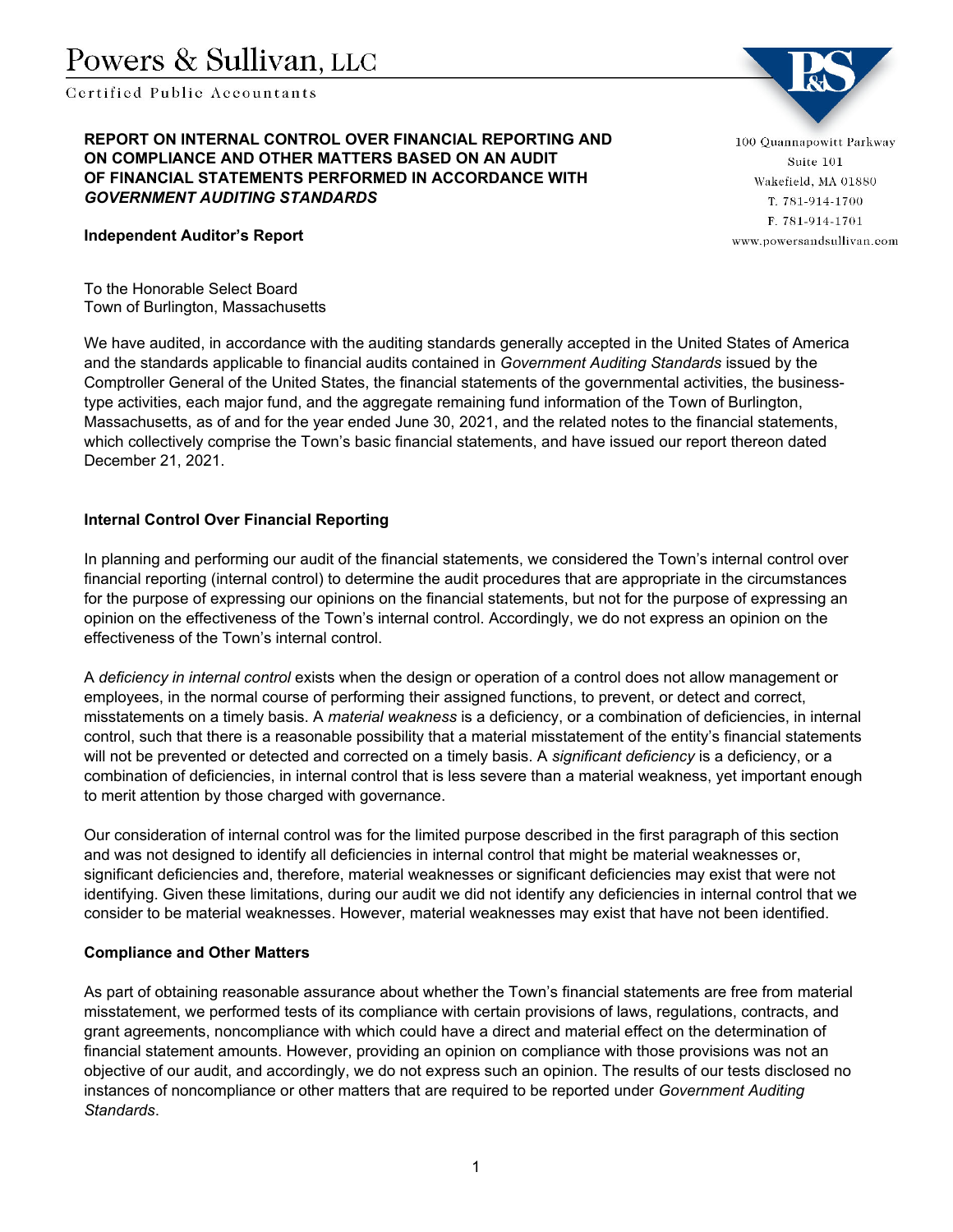### **Purpose of this Report**

The purpose of this report is solely to describe the scope of our testing of internal control and compliance and the results of that testing, and not to provide an opinion on the effectiveness of the entity's internal control or on compliance. This report is an integral part of an audit performed in accordance with *Government Auditing Standards* in considering the entity's internal control and compliance. Accordingly, this communication is not suitable for any other purpose.

Power Sille CC

December 21, 2021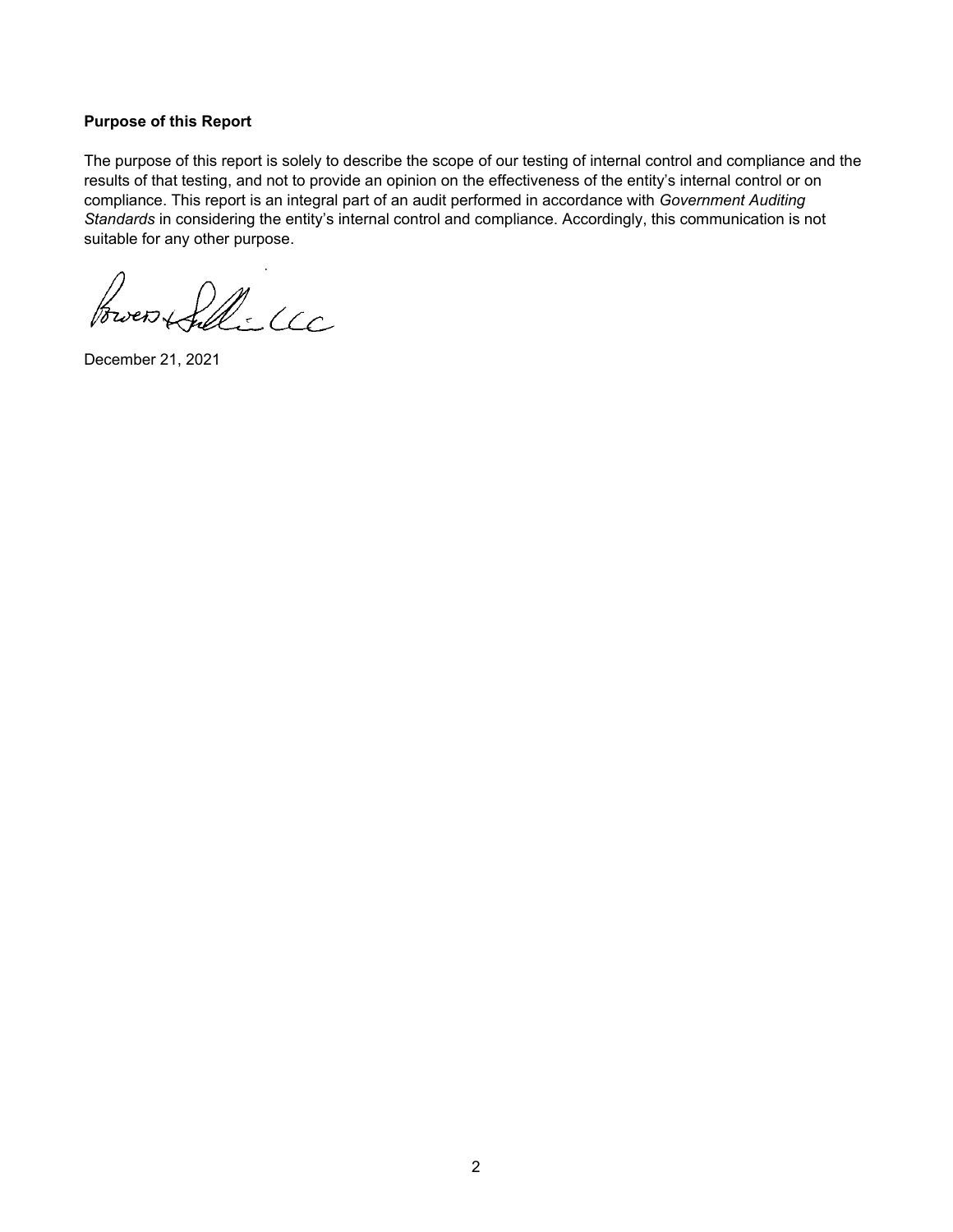Certified Publie Accountants



# **REPORT ON COMPLIANCE FOR EACH MAJOR FEDERAL PROGRAM; REPORT ON INTERNAL CONTROL OVER COMPLIANCE REQUIRED BY THE UNIFORM GUIDANCE**

## **Independent Auditor's Report**

To the Honorable Select Board Town of Burlington, Massachusetts

#### **Report on Compliance for Each Major Federal Program**

We have audited Town of Burlington Massachusetts' compliance with the types of compliance requirements described in *OMB Compliance Supplement* that could have a direct and material effect on each of Town of Burlington's major federal programs for the year ended June 30, 2021. Town of Burlington's major federal programs are identified in the summary of auditors' results section in the accompanying schedule of findings, responses and questioned costs.

### **Management's Responsibility**

Management is responsible for compliance with the requirements of laws, regulations, contracts, and grants applicable to its federal programs.

#### **Auditor's Responsibility**

Our responsibility is to express an opinion on compliance for each of the Town of Burlington's major federal programs based on our audit of the types of compliance requirements referred to above. We conducted our audit of compliance in accordance with auditing standards generally accepted in the United States of America; the standards applicable to financial audits contained in *Government Auditing Standards,* issued by the Comptroller General of the United States; and the requirements of Title 2 U.S. *Code of Federal Regulations Part 200, Uniform Administrative Requirements, Cost Principles, and Audit Requirements for Federal Awards* (Uniform Guidance). Those standards and the Uniform Guidance require that we plan and perform the audit to obtain reasonable assurance about whether noncompliance with the types of compliance requirements referred to above that could have a direct and material effect on a major federal program occurred. An audit includes examining, on a test basis, evidence about the Town of Burlington's compliance with those requirements and performing such other procedures as we considered necessary in the circumstances.

We believe that our audit provides a reasonable basis for our opinion on compliance for each major federal program. However, our audit does not provide a legal determination of the Town of Burlington's compliance.

#### **Opinion on Each Major Federal Program**

In our opinion, the Town of Burlington complied, in all material respects, with the types of compliance requirements referred to above that could have a direct and material effect on each of its major federal programs for the year ended June 30, 2021.

100 Quannapowitt Parkway Suite 101 Wakefield, MA 01880 T. 781-914-1700 F. 781-914-1701 www.powersandsullivan.com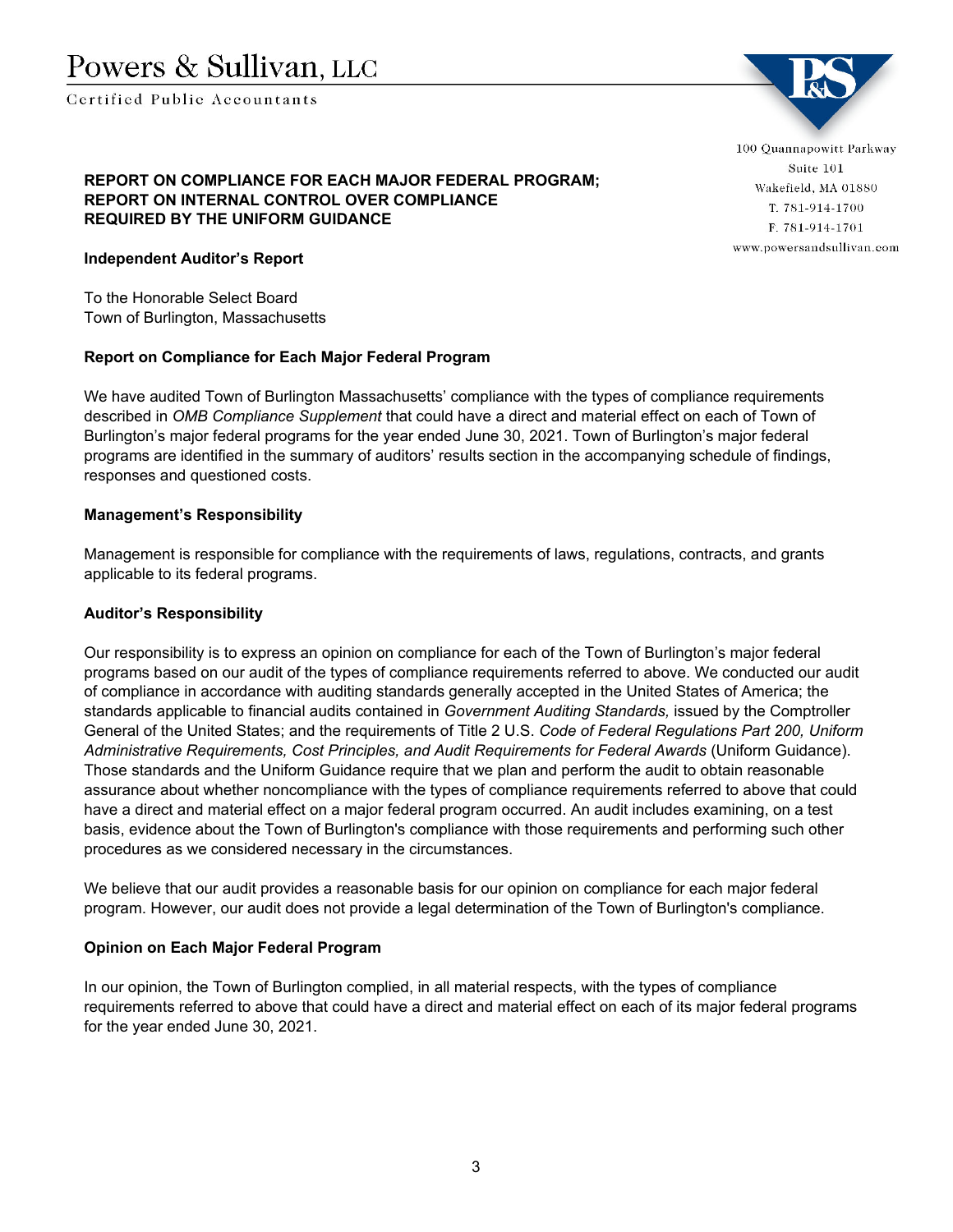# **Report on Internal Control Over Compliance**

Management of the Town of Burlington is responsible for establishing and maintaining effective internal control over compliance with the types of compliance requirements referred to above. In planning and performing our audit of compliance, we considered the Town of Burlington's internal control over compliance with the types of requirements that could have a direct and material effect on each major federal program to determine the auditing procedures that are appropriate in the circumstances for the purpose of expressing an opinion on compliance for each major federal program and to test and report on internal control over compliance in accordance with Uniform Guidance, but not for the purpose of expressing an opinion on the effectiveness of internal control over compliance. Accordingly, we do not express an opinion on the effectiveness of the Town of Burlington's internal control over compliance.

A *deficiency in internal control over compliance* exists when the design or operation of a control over compliance does not allow management or employees, in the normal course of performing their assigned functions, to prevent, or detect and correct, noncompliance with a type of compliance requirement of a federal program on a timely basis. A *material weakness in internal control over compliance* is a deficiency, or combination of deficiencies, in internal control over compliance, such that there is a reasonable possibility that material noncompliance with a type of compliance requirement of a federal program will not be prevented, or detected and corrected, on a timely basis. A *significant deficiency in internal control over compliance* is a deficiency, or a combination of deficiencies, in internal control over compliance with a type of compliance requirement of a federal program that is less severe than a material weakness in internal control over compliance, yet important enough to merit attention by those charged with governance.

Our consideration of internal control over compliance was for the limited purpose described in the first paragraph of this section and was not designed to identify all deficiencies in internal control over compliance that might be material weaknesses or significant deficiencies. We did not identify any deficiencies in internal control over compliance that we consider to be material weaknesses. However, material weaknesses may exist that have not been identified.

The purpose of this report on internal control over compliance is solely to describe the scope of our testing of internal control over compliance and the results of that testing based on the requirements of the Uniform Guidance. Accordingly, this report is not suitable for any other purpose.

# **Report on Schedule of Expenditures of Federal Awards Required by the Uniform Guidance**

We have audited the financial statements of the governmental activities, each major fund, and the aggregate remaining fund information of the Town of Burlington as of and for the year ended June 30, 2021, and the related notes to the financial statements, which collectively comprise the Town of Burlington's basic financial statements. We issued our report thereon dated December 21, 2021, which contained unmodified opinions on those financial statements. Our audit was conducted for the purpose of forming opinions on the financial statements that collectively comprise the basic financial statements. The accompanying schedule of expenditures of federal awards is presented for purposes of additional analysis as required by the Uniform Guidance and is not a required part of the basic financial statements. Such information is the responsibility of management and was derived from and relates directly to the underlying accounting and other records used to prepare the basic financial statements.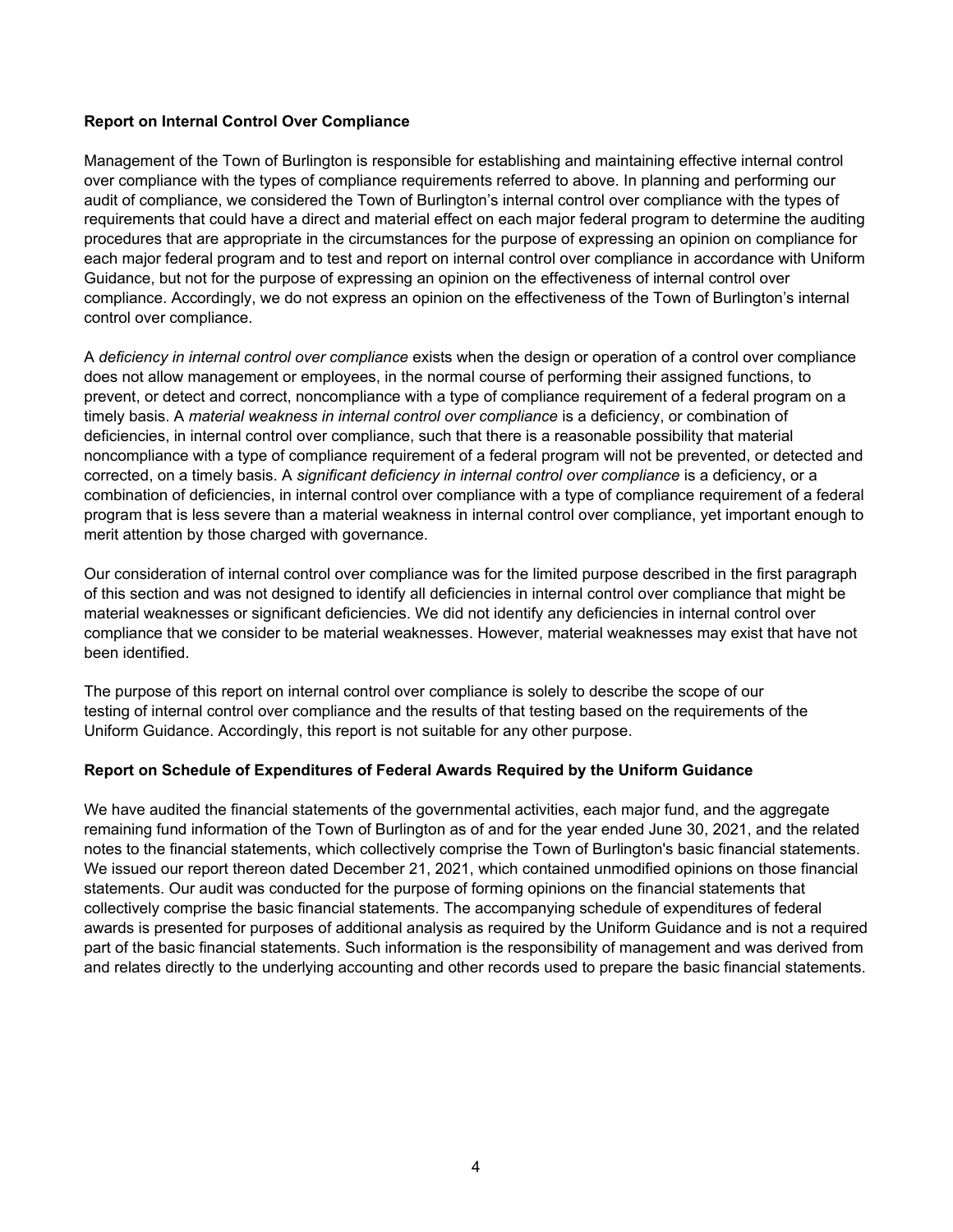The information has been subjected to the auditing procedures applied in the audit of the financial statements and certain additional procedures, including comparing and reconciling such information directly to the underlying accounting and other records used to prepare the basic financial statements or to the basic financial statements themselves, and other additional procedures in accordance with auditing standards generally accepted in the United States of America. In our opinion, the schedule of expenditures of federal awards is fairly stated in all material respects in relation to the basic financial statements as a whole.

)<br>wer (fillé CCC

December 21, 2021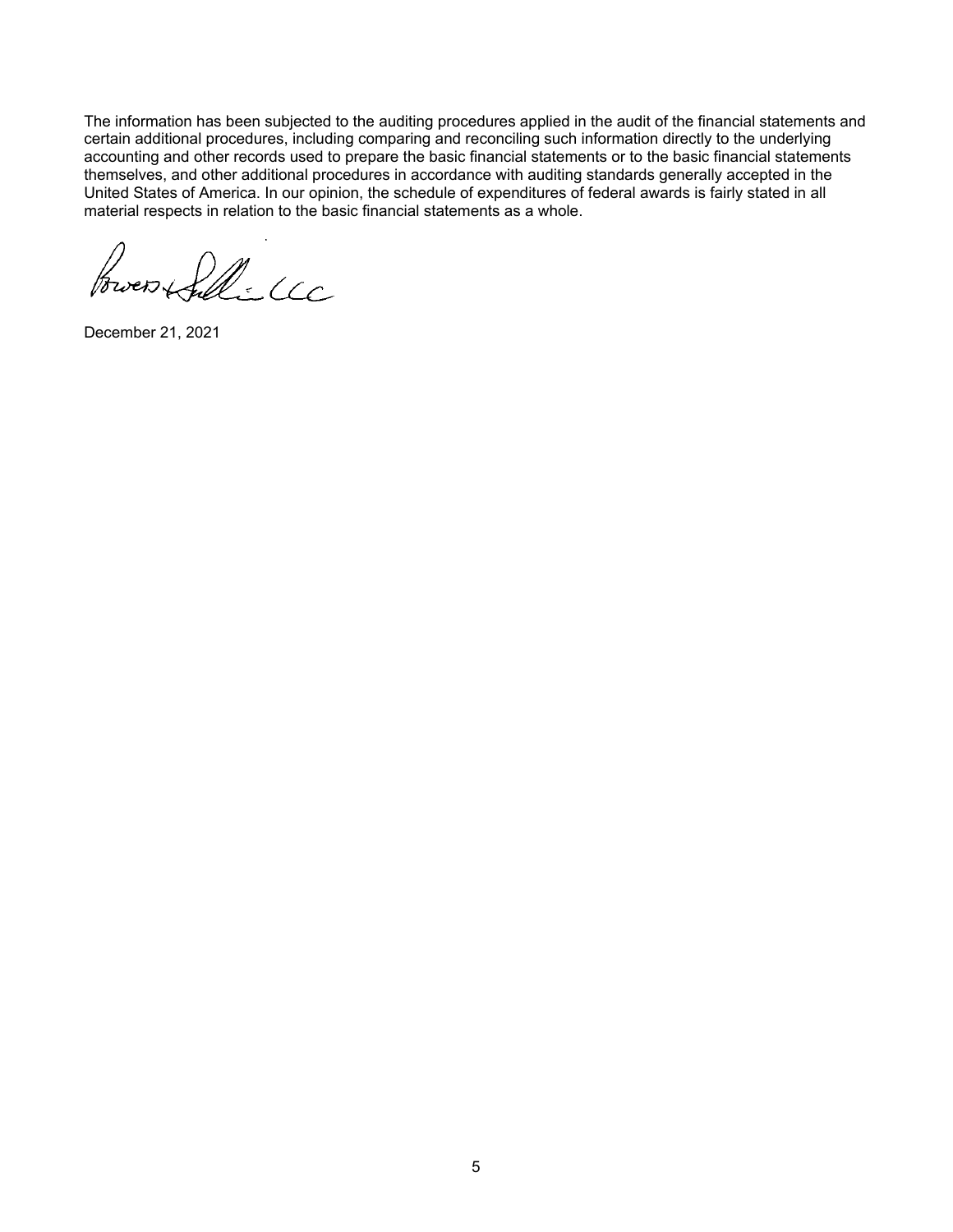|  | <b>SCHEDULE OF EXPENDITURES OF FEDERAL AWARDS</b> |  |  |
|--|---------------------------------------------------|--|--|
|  |                                                   |  |  |

FOR THE YEAR ENDED JUNE 30, 2021

| Federal Grantor/Pass-Through Grantor/Program or Cluster Title                                                                                        | Federal<br>CFDA<br>Number | Agency or<br>Pass-through<br>Number          | Passed<br>through to<br>Subrecipients | Expenditures       |
|------------------------------------------------------------------------------------------------------------------------------------------------------|---------------------------|----------------------------------------------|---------------------------------------|--------------------|
| <b>CHILD NUTRITION CLUSTER:</b>                                                                                                                      |                           |                                              |                                       |                    |
| U.S. DEPARTMENT OF AGRICULTURE:<br>Passed through Massachusetts Department                                                                           |                           |                                              |                                       |                    |
| of Elementary and Secondary Education:<br>Non-Cash Assistance (Commodities):                                                                         |                           |                                              |                                       |                    |
| Cash Assistance:                                                                                                                                     |                           | 09-0048                                      | \$.<br>S                              | 56,215             |
|                                                                                                                                                      |                           | 09-0048                                      | $\sim$                                | 541,209<br>597,424 |
| Cash Assistance:                                                                                                                                     |                           |                                              |                                       |                    |
|                                                                                                                                                      |                           | 09-0048                                      |                                       | 151,696            |
|                                                                                                                                                      |                           |                                              |                                       | 749,120            |
| <b>HIGHWAY SAFETY CLUSTER:</b><br>U.S. DEPARTMENT OF TRANSPORTATION:<br>Passed through the Highway Safety Bureau:                                    |                           |                                              |                                       |                    |
|                                                                                                                                                      |                           | 2021 MRSP BURLINGTON<br>OT ENF 2022 BURLING  |                                       | 10,603<br>1,383    |
|                                                                                                                                                      |                           |                                              |                                       | 11,986             |
|                                                                                                                                                      |                           |                                              |                                       |                    |
| SPECIAL EDUCATION CLUSTER:<br>U.S. DEPARTMENT OF EDUCATION:<br>Passed through the Massachusetts Department of Elementary<br>and Secondary Education: |                           |                                              |                                       |                    |
|                                                                                                                                                      |                           | 240-401057-2021-0048                         |                                       | 632,620            |
|                                                                                                                                                      |                           | 240-330683-2020-0048<br>240-232312-2019-0048 |                                       | 284,339<br>21,764  |
|                                                                                                                                                      |                           | 274-401057-2021-0048                         |                                       | 11,853<br>950,576  |
| Passed through the Massachusetts Department of Early Education and Care:                                                                             |                           | 262-401059-2021-0048                         |                                       | 9,263              |
|                                                                                                                                                      |                           | 262-338233-2020-0048                         |                                       | 371                |
|                                                                                                                                                      |                           |                                              |                                       | 9,634              |
|                                                                                                                                                      |                           |                                              |                                       | 960,210            |
| <b>OTHER PROGRAMS:</b><br>U.S. DEPARTMENT OF JUSTICE:<br>Direct Program:                                                                             |                           |                                              |                                       |                    |
|                                                                                                                                                      | 16.607                    | Not Available<br>MA0091000                   |                                       | 9,554<br>3,238     |
|                                                                                                                                                      |                           |                                              |                                       | 12,792             |
| U.S. DEPARTMENT OF TRANSPORTATION:                                                                                                                   |                           |                                              |                                       |                    |
| Direct Program:                                                                                                                                      |                           | 2020 P0110698                                |                                       |                    |
|                                                                                                                                                      |                           |                                              |                                       | 856                |
| PASS-THROUGH PROGRAMS:<br>U.S. DEPARTMENT OF HOUSING AND URBAN DEVELOPMENT:                                                                          |                           |                                              |                                       |                    |
| Passed through the Massachusetts Department of Housing and Community Development:                                                                    |                           | SCOCD322021820140000                         |                                       | 68,327             |
| U.S. DEPARTMENT OF TREASURY:                                                                                                                         |                           |                                              |                                       |                    |
| Passed through the Executive Office of Administration and Finance:                                                                                   |                           | 21 COVID RELIEFFUND                          |                                       | 1,221,150          |
|                                                                                                                                                      |                           | 102-396439-2021-0048                         |                                       | 629,178            |
|                                                                                                                                                      |                           | 09-0048                                      | ÷,                                    | 4,507              |
|                                                                                                                                                      |                           |                                              |                                       | 1,854,835          |
| NATIONAL ENDOWMENT FOR THE HUMANITIES:<br><b>Board of Library Commissioners:</b>                                                                     |                           |                                              |                                       |                    |
| Grants to States                                                                                                                                     |                           | 21 BURLINGTON0VIRTUAL                        |                                       | 2,714              |
| U.S. DEPARTMENT OF EDUCATION:                                                                                                                        |                           |                                              |                                       |                    |
| Passed through the Massachusetts Department of Elementary<br>and Secondary Education:                                                                |                           |                                              |                                       |                    |
|                                                                                                                                                      |                           | 305-403268-2021-0048<br>305-304244-2020-0048 |                                       | 3,750<br>89,717    |
|                                                                                                                                                      |                           |                                              |                                       | 93,467             |
|                                                                                                                                                      |                           | 180-403152-2021-0048                         |                                       | 14,268             |
|                                                                                                                                                      |                           | 180-304259-2020-0048                         |                                       | 1,538<br>18,293    |
|                                                                                                                                                      |                           | 140-401985-2021-0048                         |                                       | 16,306             |
|                                                                                                                                                      |                           | 140-304247-2020-0048                         |                                       | 26,108<br>42,414   |
|                                                                                                                                                      |                           | 309-403385-2021-0048                         |                                       | 15,398             |
|                                                                                                                                                      |                           |                                              |                                       |                    |
|                                                                                                                                                      |                           | 113-395999-2021-0048<br>115-501521-2021-0048 |                                       | 3,759<br>372       |
| Total COVID-19 - Elementary and Secondary School Emergency Relief (ESSER) Fund                                                                       |                           |                                              |                                       | 4,131              |
|                                                                                                                                                      |                           |                                              |                                       | 173,703            |
| U.S. DEPARTMENT OF HEALTH AND HUMAN SERVICES:                                                                                                        |                           |                                              |                                       |                    |
| Passed through National Association of County and City Health Officials:                                                                             |                           | Not Available                                |                                       | 53,555             |
| U. S. DEPARTMENT OF HOMELAND SECURITY:                                                                                                               |                           |                                              |                                       |                    |
| Passed through Massachusetts Emergency Management Agency                                                                                             |                           | FY21 EMPG 190000BURL                         |                                       | 5,741              |
|                                                                                                                                                      |                           |                                              |                                       |                    |
|                                                                                                                                                      |                           |                                              | s                                     | 3,893,839          |

See notes to schedule of expenditures of federal awards.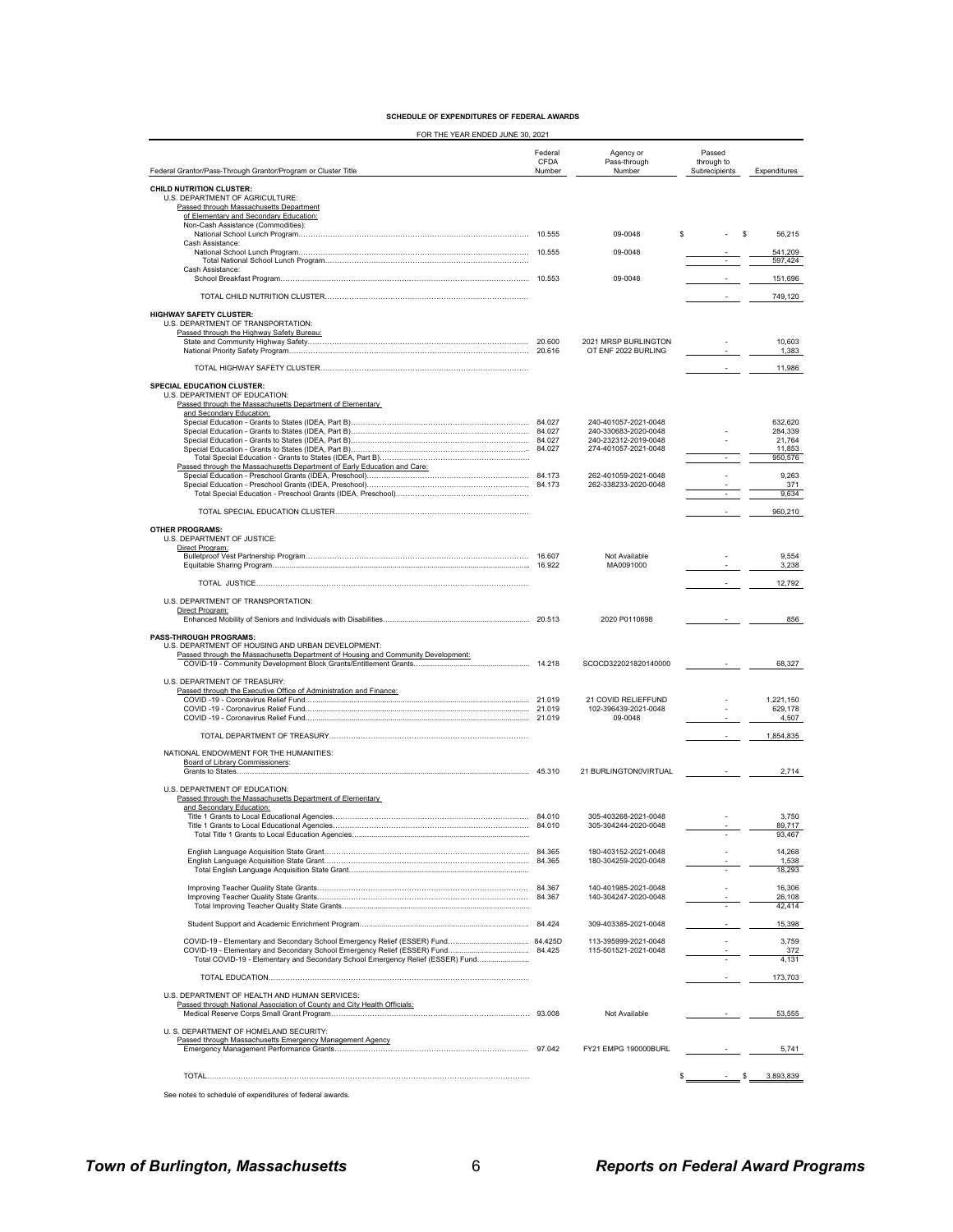# **Note 1 – Basis of Presentation**

The accompanying Schedule of Expenditures of Federal Awards (Schedule) includes the federal award activity of the Town of Burlington, Massachusetts under programs of the federal government for the year ended June 30, 2021. The information in this Schedule is presented in accordance with the requirements of Title 2 U.S. *Code of Federal Regulations* Part 200, *Uniform Administrative Requirements, Cost Principles, and Audit Requirements for Federal Awards* (Uniform Guidance). Because the Schedule presents only a selected portion of the operations of the Town of Burlington, Massachusetts, it is not intended to and does not present the financial position, changes in net position, or cash flows of the Town of Burlington, Massachusetts.

# **Note 2 – Summary of Significant Accounting Policies**

The accounting and reporting policies of the Town of Burlington, Massachusetts are set forth below:

- a) Basis of Presentation The accompanying Schedule of Expenditures of Federal Awards is presented on the modified accrual basis of accounting. Accordingly, expenditures are recognized when the liability is incurred. Such expenditures are recognized following the cost principles contained in the Uniform Guidance, wherein certain types of expenditures are not allowable or are limited as to reimbursement.
- b) Cash Assistance School Breakfast and Lunch Program Program expenditures represent federal reimbursement for meals provided during the year.
- c) Non-Cash Assistance (Commodities) School Lunch Program Program expenditures represent the value of donated foods received during the year.
- d) The Town of Burlington, Massachusetts has not elected to use the 10-percent de-minimis indirect cost rate as allowed under the Uniform Guidance.